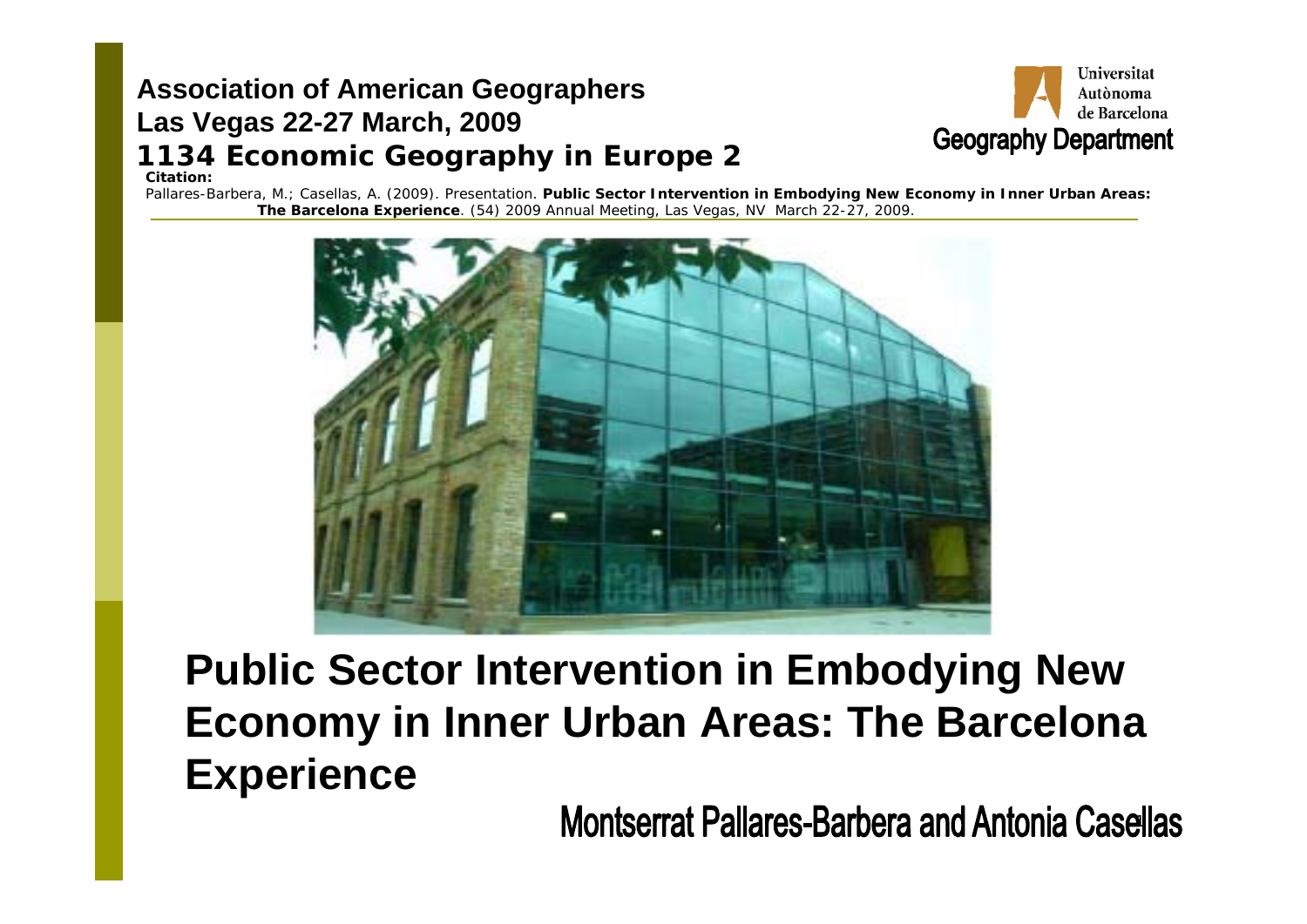#### Objective of the paper

► To evaluate the level of success of an urban cluster of innovation created with high level of public intervention at the beginning of the 2000: The 22@bcn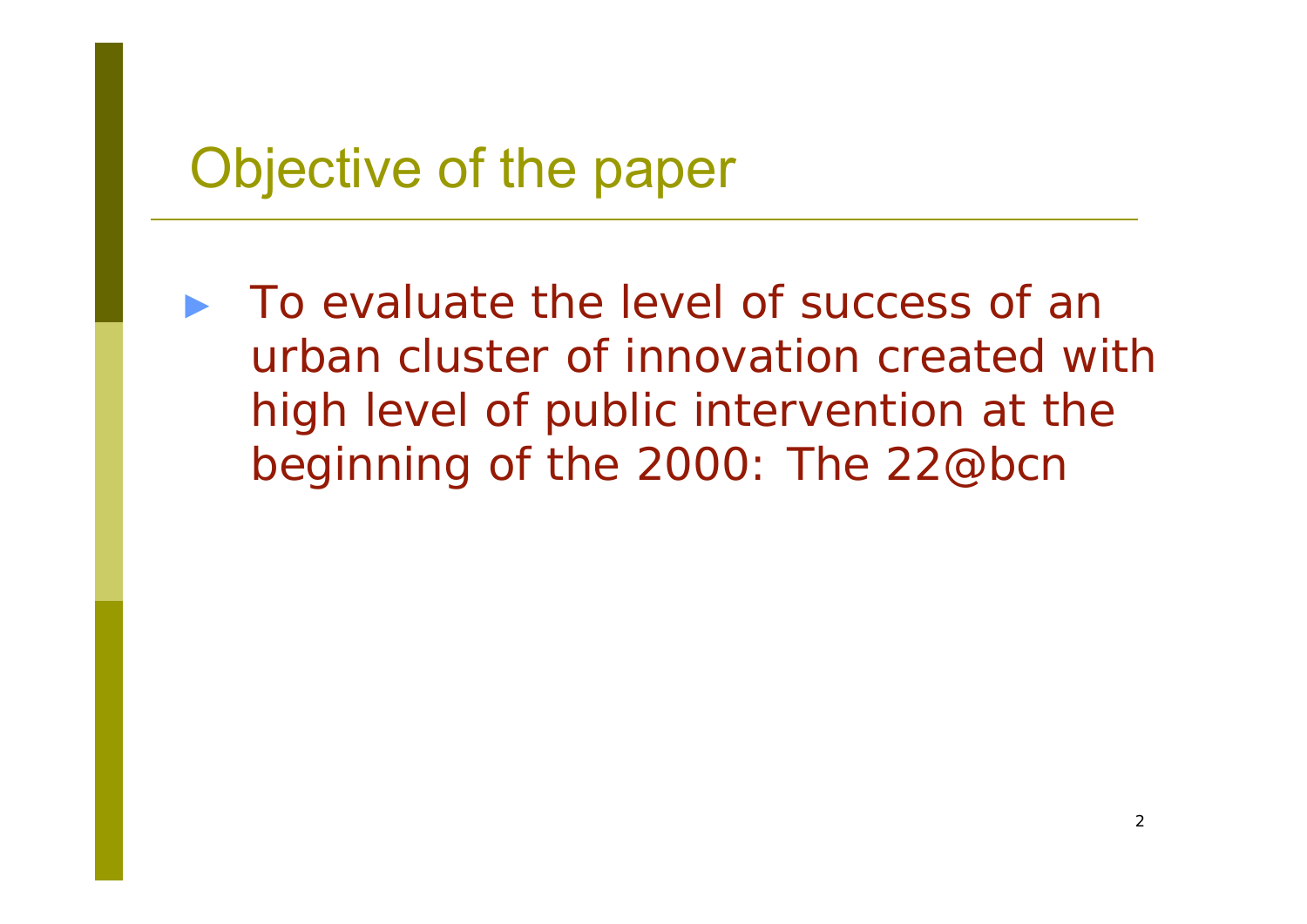## Summary. Moves to urban environments? Policy intervention?

- ► The Barcelona Model. The theoretical framework of urban development plus other visions
- ►Public-private intervention
- ►Social participation
- ►Why the 22@bcn?
- ►The Olimpics/The Fòrum/The Glòries Plan
- ►The Amended Plan of Urban Expansion
- ►A techno-cluster inside a neighborhood
- ►Fuzzy definitions of economic sectors
- ►Urban success and economic uncertainty
- ►Future hopes and reflections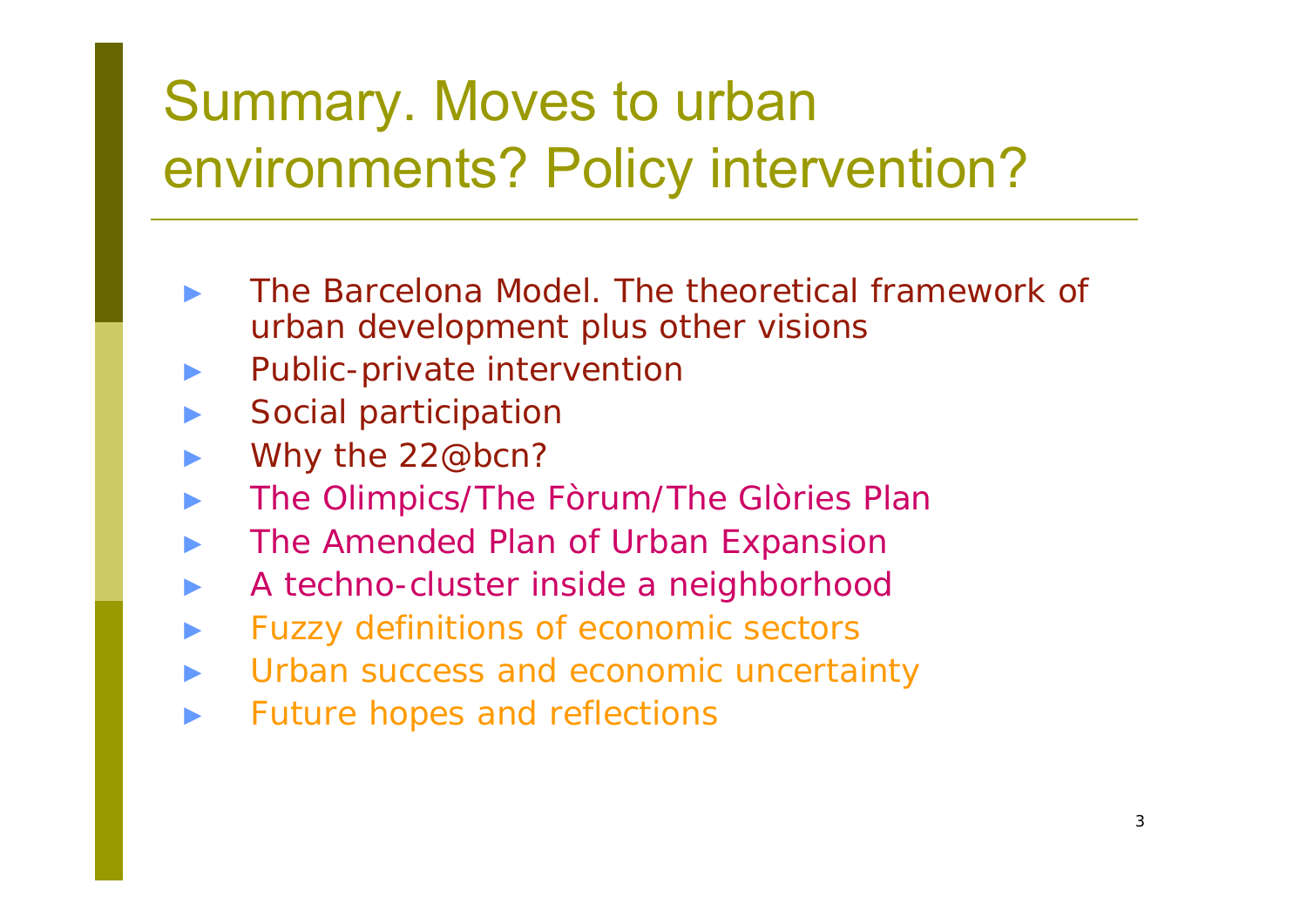## Background. The policy development model

- ► The Barcelona Model. The theoretical framework of urban development plus other visions:
	- $\checkmark$ **V** Origen: "Good ideas are better than big finances" Maragall 1999
	- $\checkmark$ Changing strategies 1999-2009
- $\checkmark$  Tools: Public-private intervention
	- $\checkmark$ **Y** Public sector policies
	- $\checkmark$ 22@bcn Inc. Agency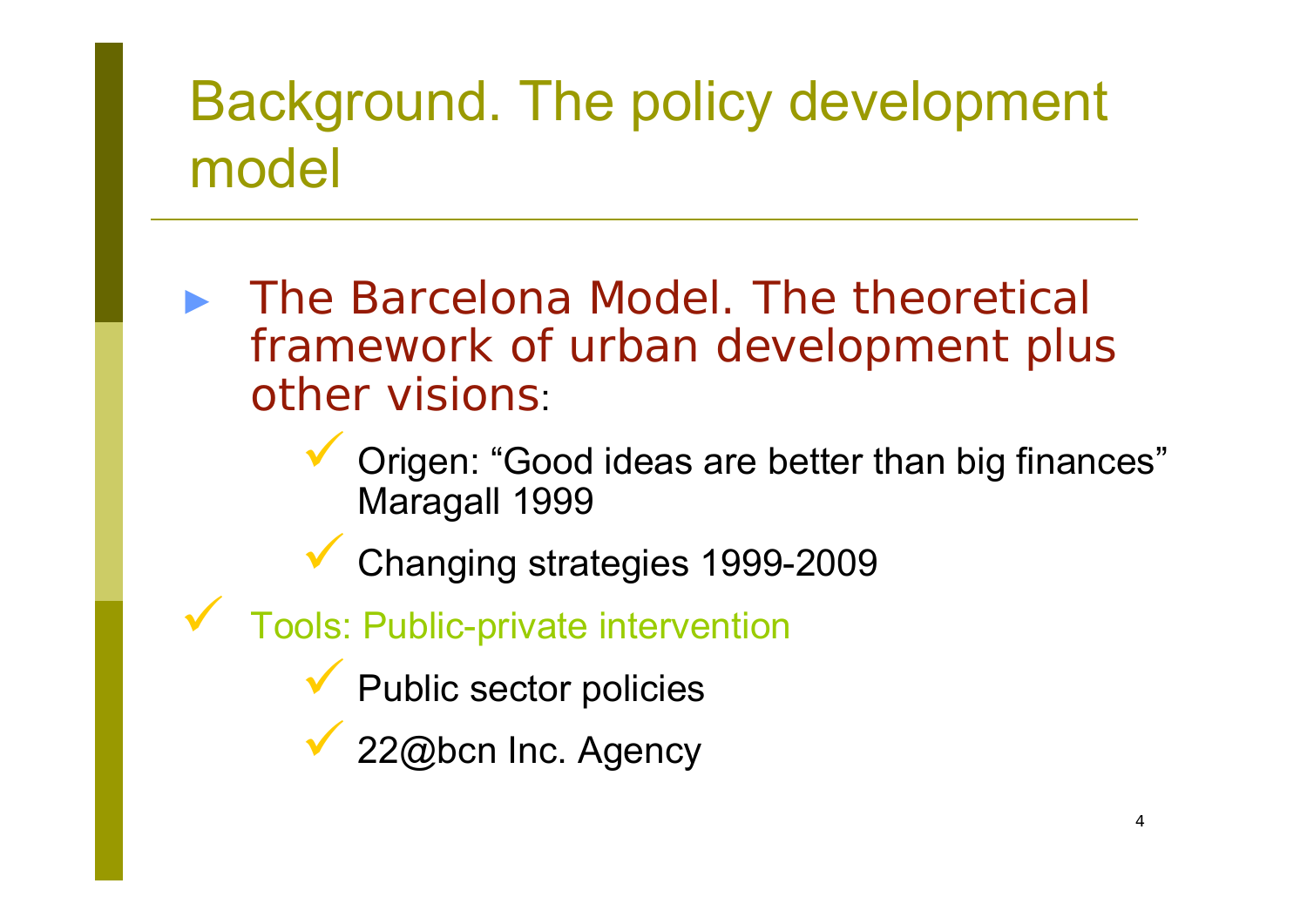#### Background. Why they cluster?

Theoretical approach to study Poblenou:

 $\checkmark$  Production-side. The rent-gap concept (Alonso, Von Thunen, Smith)

 $\checkmark$ Consumption-side. Cultural values; economic preferences

Key references of cluster environment: Zukin, Lloyd, and Florida

Complex phenomenon:

 $\checkmark$ 

 $\checkmark$ 

 $\checkmark$ 

- $\checkmark$ Characteristics of places that have industrial past
- $\checkmark$ Characteristics of built environment
- $\checkmark$  Features of positive externalities? How is good environment created? The myth of the city
- $\checkmark$  Public sector policies to create centrality: the 1976 Amended Regional Plan of Urban Expansion of Barcelona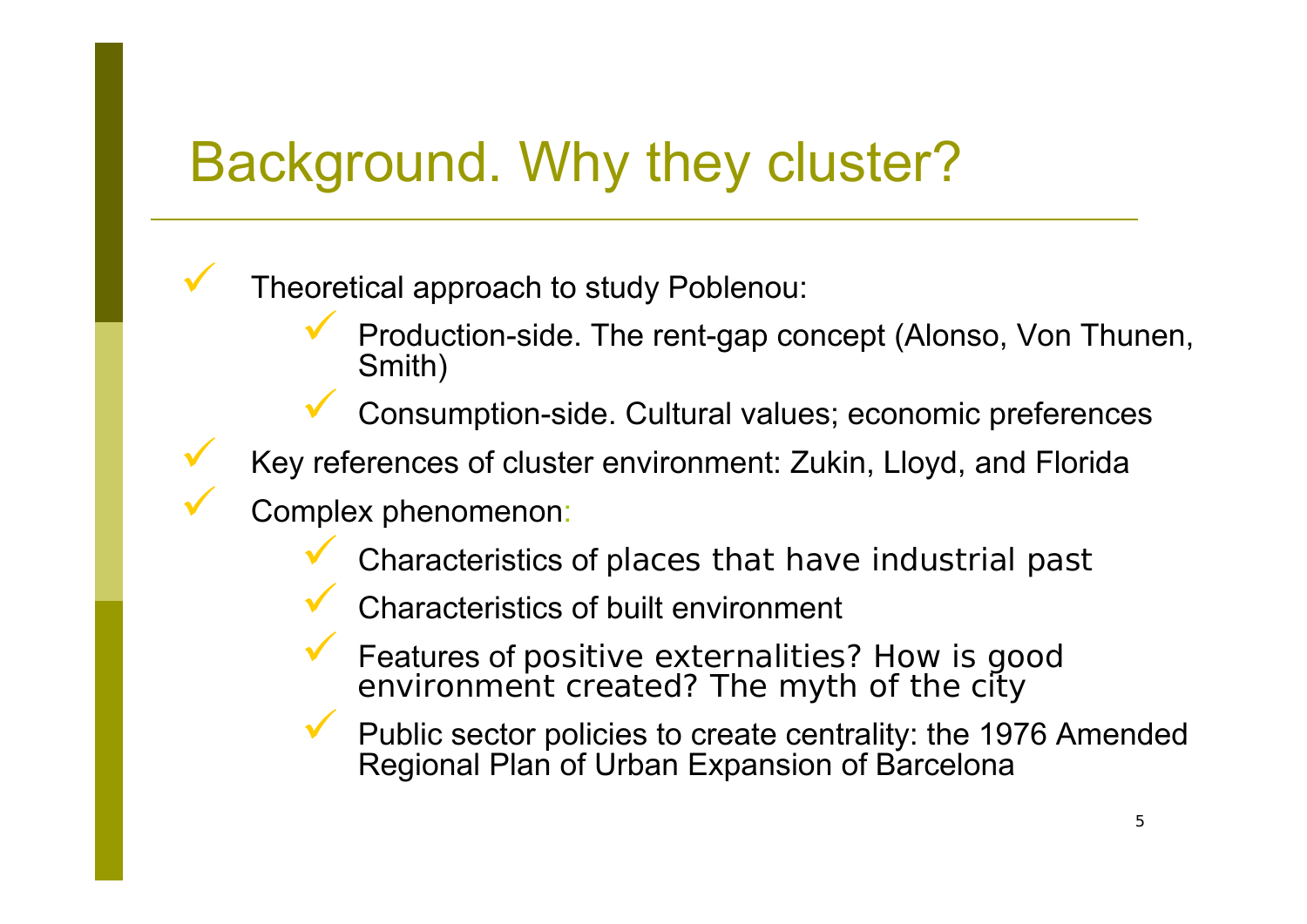## Sant Martí District: five standard statistical zones

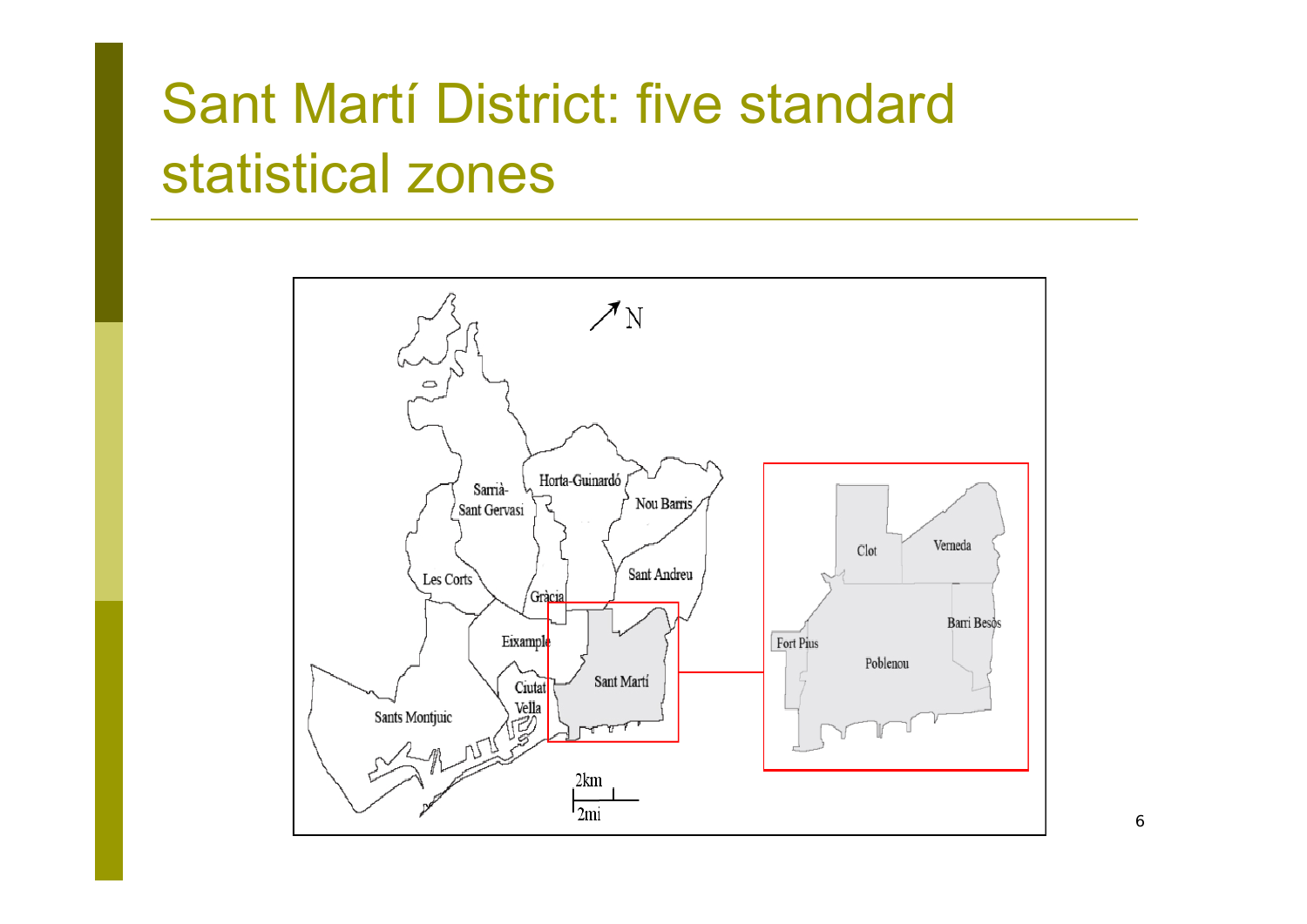## The Poblenou context. Policy makers' response or pre-conditions

 $\checkmark$ From the end of 19<sup>th</sup> century



textile companies in 1920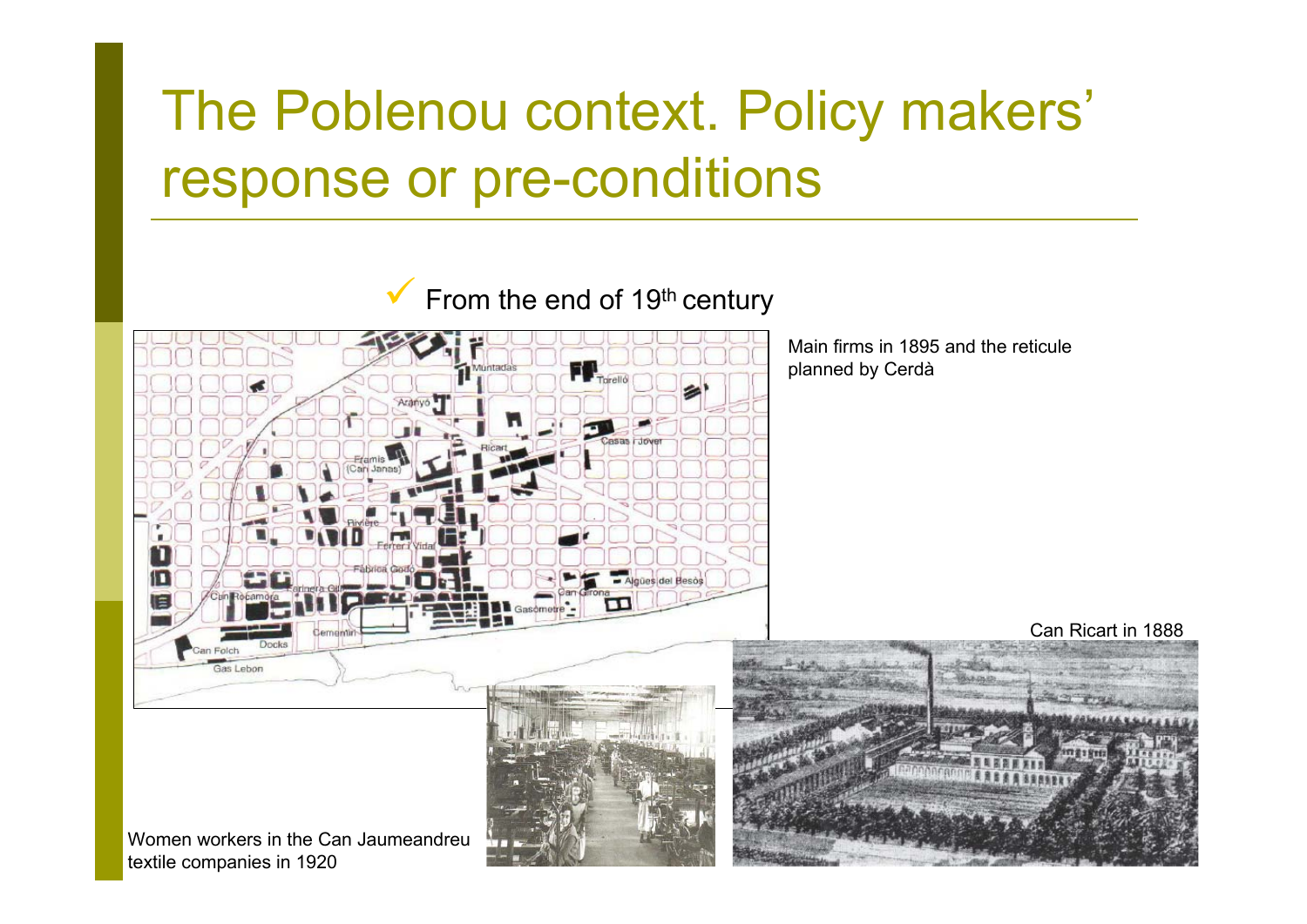### The 22@Barcelona project: the data

 $\checkmark$ 

#### The zoning reforms and the design of the 22@Barcelona

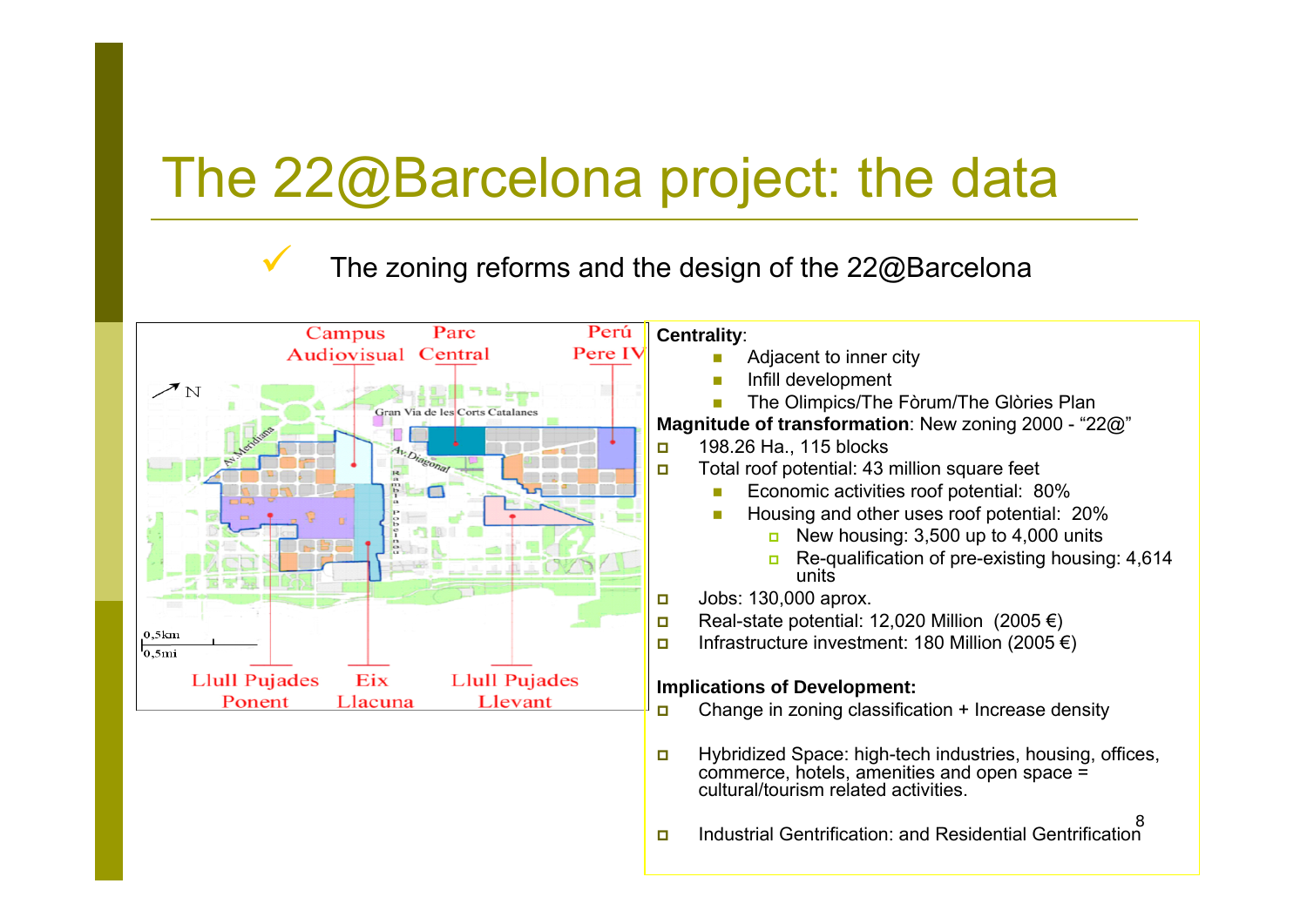The 22@Barcelona project: definitions and fuzzy concepts. Why high-tech or knowledge intensive industries?

- $\Box$ The Amended 1976 Plan of Urban Expansion
- $\Box$ A techno-cluster inside a neighborhood
- $\Box$  Fuzzy definitions of economic sectors
	- $\checkmark$ "a knowledge intensive activity"
	- The NACE context, the IAE context

 $\checkmark$ 

 $\checkmark$ 

- The Agency's CEO's interpretation (interview (2005), data base of 2001):
	- $\checkmark$ 80% of new activity is knowledge intensive activity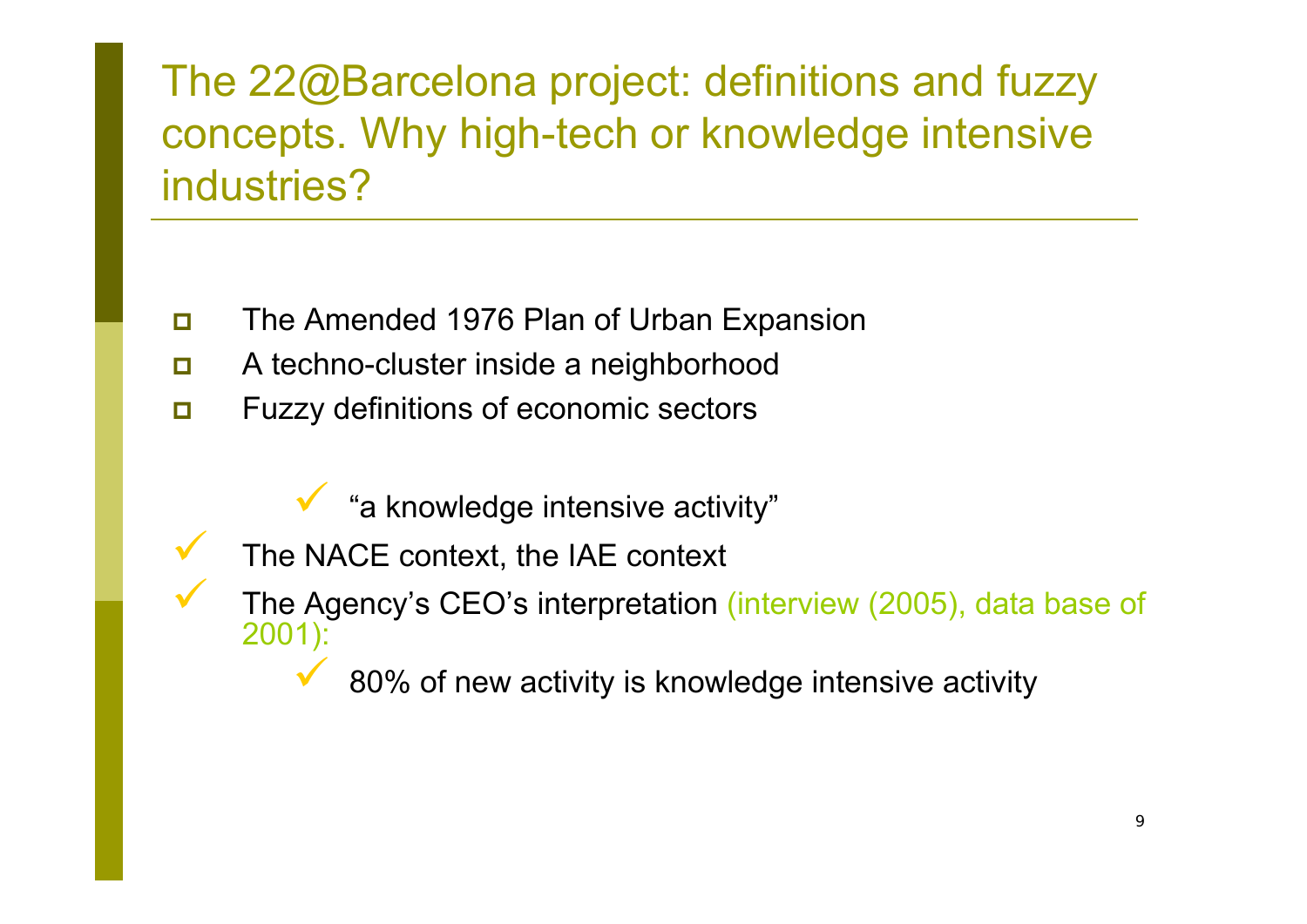# **Discussion of new firm allocation, 2001 and 2008**

- The sectoral analysis of 106 new firms in 2001,
- The 22@bcn Inc assessment of 1031 new firms in 2008
- T. The uncertainty of knowledge economy results in the 22@bcn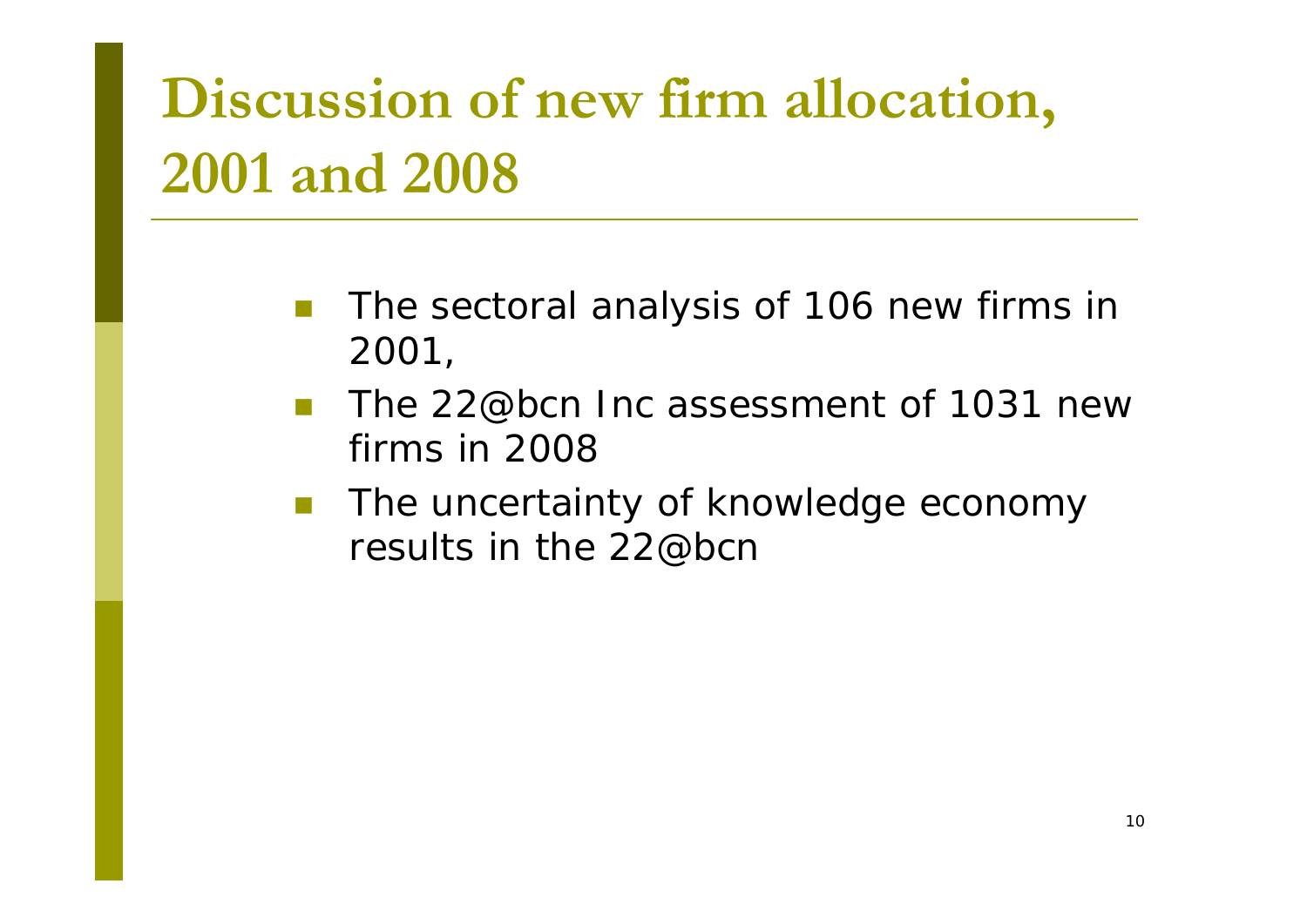#### **Conclusions**

 $\overline{\checkmark}$ 

 $\checkmark$ 

 $\checkmark$ 

 $\checkmark$ 

 $\checkmark$ 

 $\checkmark$ 

 $\checkmark$ 

 $\checkmark$ 

- Not clear cluster of knowledge cutting edge activities in the area by 2009
- Public sector and the Amended Plan or Urban Expansion: key agents of the production gentrification process
- Public commodification of the 22@bcn rent-gap
- The 22@bcn as a city symbol
- New firms and sectorial interpretation
- What next? Ten years of the ideal urban and economic development Plan
- This paper is going to appear in *Urban Studies*, n<sup>º</sup> 46 (5-6). May 2009
- 11 **V** Complementary presentation by Esteve Dot, entitled "The role of public policy in a production gentrification process" Tuesday 24 at 3,50 hours, session 3501.